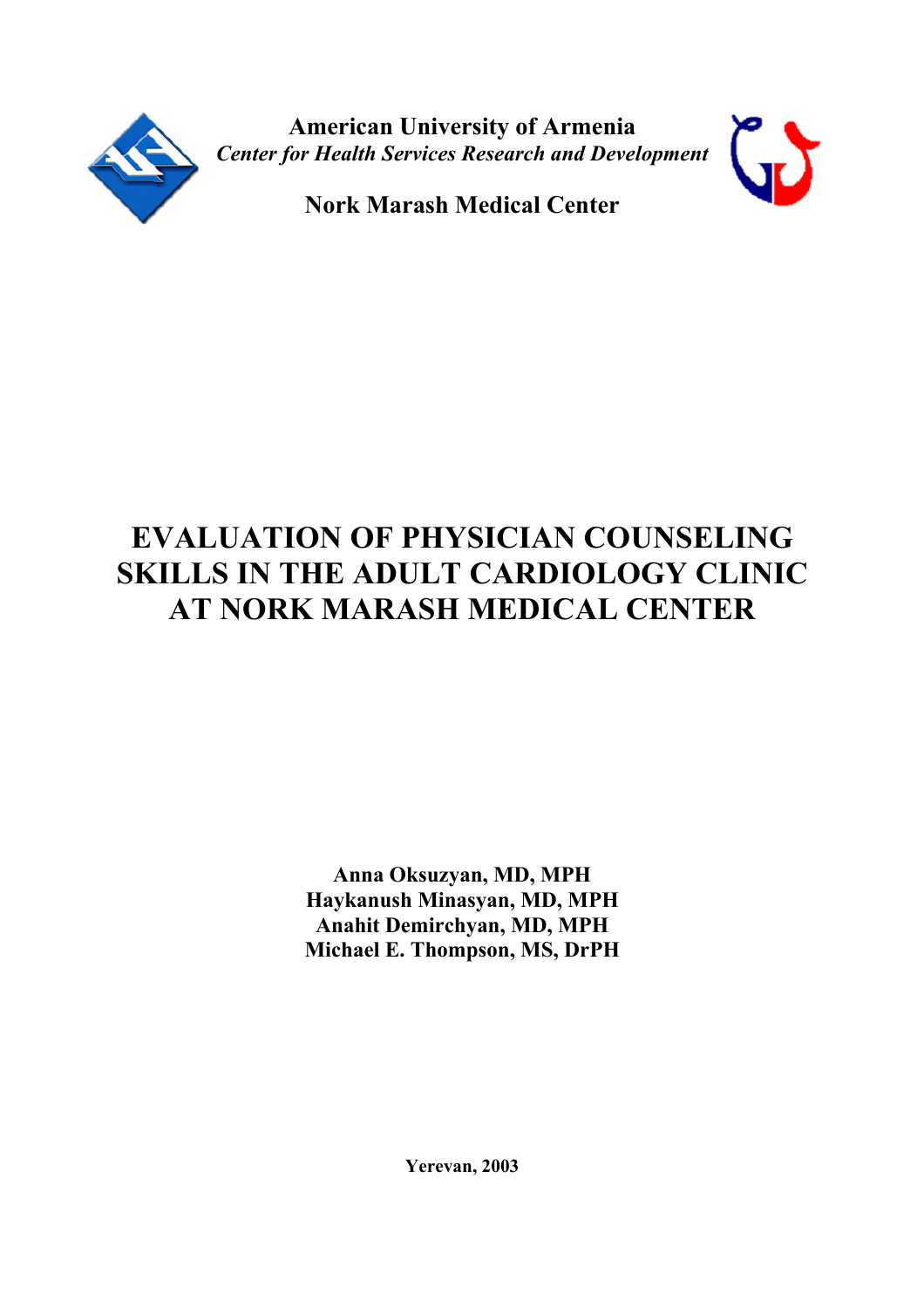# **Table of Contents**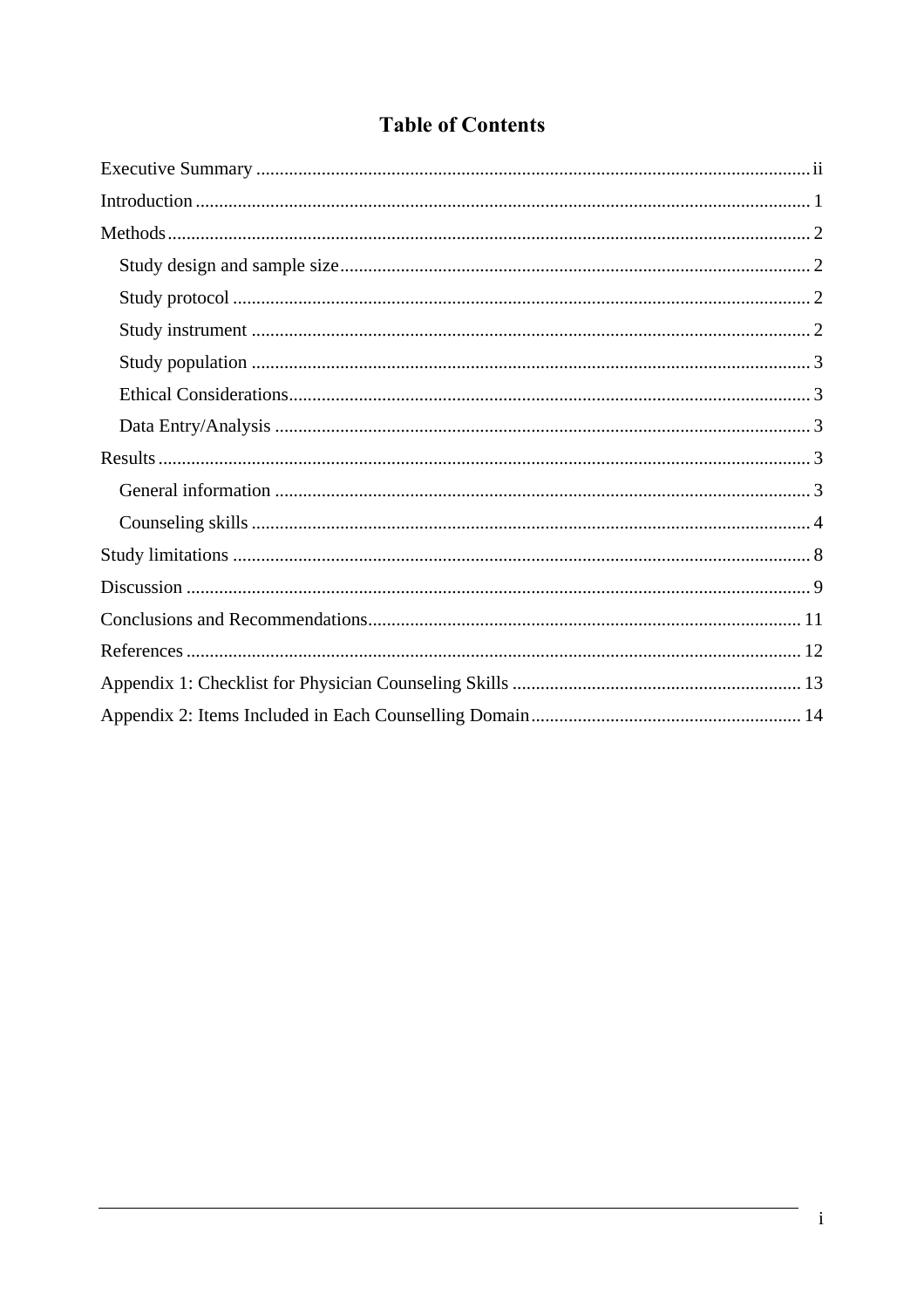## **Executive Summary**

**Background.** Effective patient education includes matching patients perceptions, values, and beliefs to teaching activities. Explanation of disease and treatment related issues in an understandable manner increases patients' understanding, participation in carrying out day-today preventive measures, compliance to treatment, etc. To initiate activities aiming to improve patient-provider communication at Nork Marash Medical Center (NMMC) it was considered useful to assess physicians' counselling skills at NMMC, reveal strengths and potential areas of improvement of patient counselling process, and design appropriate interventions to improve patient education in the hospital.

**Aim.** This investigation was undertaken to evaluate cardiologists' and cardiology residents' counselling skills at the Adult Cardiology Clinic (ACC) at NMMC and make appropriate recommendations to improve patient education in the hospital. It is believed that in long run this may lead to improving patient health status and health behaviour and decreasing patient dropouts from follow-up.

**Methods.** A descriptive cross-sectional design was chosen for this study. Data was collected prospectively through observations of patient-provider encounters at the ACC. The sample size of the study was calculated as 53 assuming that 85% of the studied counseling skills would be observed during patient-provider encounters. This sample size was increased to 61, considering possible problems that might naturally occur during the study implementation. Patients admitted to ACC during July 2003 were enrolled in the study consecutively based on the time of visit assigned to them. The instrument was developed based on the Check Your Counseling Skills tool, GATHER (Greet, Ask, Tell, Help, Explain, Return) model, which was adapted and reduced to a 36-item instrument. Both primary and follow-up patients aged 18 years or more with all types of visits (emergency or planned, scheduled or non-scheduled) were included in the study.

**Ethical considerations.** The study possessed minimal risk for patients and physicians and was considered as a part of an internal evaluation process, so that neither physicians nor patients received consent forms.

**Results.** Data on 61 physician-patient encounters were analyzed. The mean sum score of providers on patient counselling skills was 16.46 (sd+3.73), which was significantly lower than the hypothesized score of 28.8 (85% of the maximum possible score). Analysis done by counselling domains showed that the mean sum scores for all Greet, Tell, Ask, Explain, and Return domains were significantly lower than the hypothesized means (p<.000). The mean sum score for provider counselling skills was not different across patient diagnoses, among cardiologists, and by patient emergency status. However, there was statistically significant difference in mean scores for provider counselling skills between scheduled and not scheduled appointments  $(p=.013)$ . The study revealed those counselling areas at ACC that were weak and needed to be improved.

**Conclusions/Recommendations**. Based on the findings of this study, recommendation was made to increase counselling skills of ACC physicians through implementing the following routines: (1) Introducing themselves, as well as other staff members present in the examination room to patients and their family members, (2) Explaining what to expect during the visit, (3) Using visual aids while providing explanations on disease or treatment, (4) Asking patients about preferred health care provider/institution in case of referral and provide them with a list of these institutions, (5) Involving patients in development of treatment plan, (6) Encouraging patients to ask questions or clarify issues, (7) Inviting patients to come back in case of emergency, and (8) Establishing self-assessment process at ACC and other departments of NMMC to improve providers' counseling skills.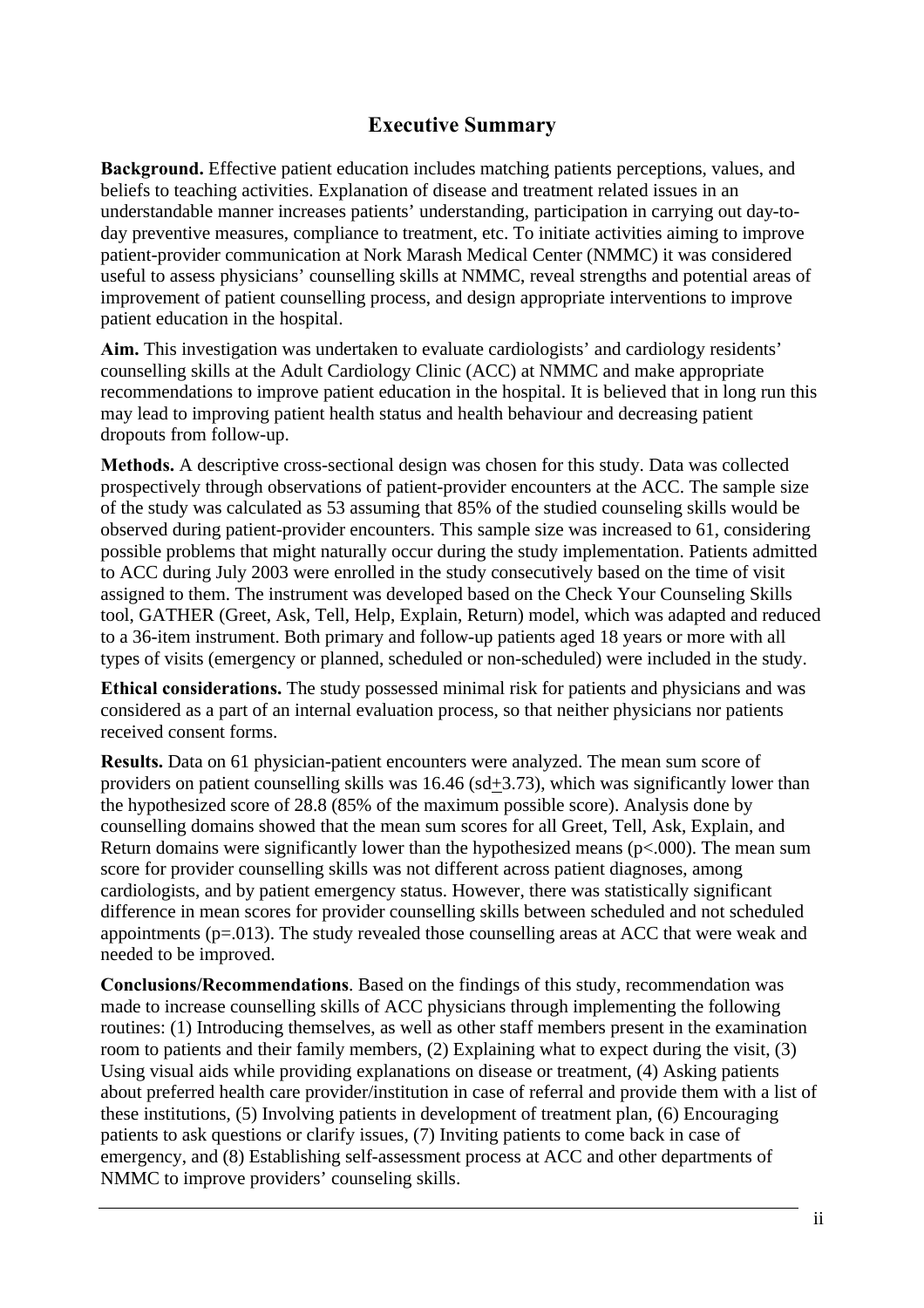## **Introduction**

Most health problems are a result of chronic conditions related to an individual behavior that can be changed by preventive measures at all levels, i.e. primary (preventing disease), secondary (early diagnosis), and tertiary (slowing or preventing deterioration). This requires patients' active participation guided by physicians, public health professionals, and/or social workers. Numerous studies have proven that patients' lifestyle/behavior can be changed by simple (e.g. smoking cessation) or intensive (e.g. related to sexually transmitted diseases) counseling [1-3]. However, effective patient counselling is a key for changing health behavior, as increased knowledge on health related issues alone is not necessarily imply behavioral changes, otherwise there would be less smokers and obese and more physically active people. Scientific literature offers a comparison of effectiveness of different counseling strategies, which can be applied into practice [4]. Patients' perceptions, values, and beliefs should be considered when planning teaching activities, as this increases a person's selfefficacy, i.e. his/her confidence in having a control over his/her own health [5]. Explanations of treatment alternatives, related risks and benefits, as well as when to expect these benefits make patents to become more responsible in day-to-day preventive behaviors, more compliant to prescribed treatment even when results are not immediately visible. Specific and short instructions have more impact on patients' understanding and compliance with instructions [6]. Evidence suggests other strategies and their combination to influence patient knowledge of, attitude toward, and behavior related to health issues.

A Quality Assurance Project was designed in the scope of collaborative project between American University of Armenia (AUA) and NMMC to improve clinical and managerial systems and quality of care at NMMC. The evaluation of Impact of Enhanced Patient Education Program among Surgical Coronary Artery Patients at NMMC conducted in 2001 in the scope of this project showed that enhanced patient education increases patients' knowledge and awareness of disease and its risk factors [7]. Literature indicates that increasing patients' health related knowledge may result in behavioural changes and decrease coronary heart disease (CHD) morbidity and mortality [8,9]. To initiate activities to improve patient-provider communication at NMMC it would be useful to assess the current level of physicians' counseling skills at NMMC, reveal strength and potential areas of improvement of patient counseling process, and design appropriate interventions to improve patient education in the hospital.

Considering invasive nature of cardiac surgery, associated risks, and possible impact on lives of patients, it is essential to provide patients and their family members with complete information about their health condition, treatment alternatives, associated risks and benefits, and other issues to support decision-making. This is especially important in the Armenian health care system, where patients had limited access to health related literature designed for general population.

At NMMC, patients initially get admitted to the Adult, Pediatric, or Arrythmology Cardiology Clinics, where their health status is assessed and, when necessary, appropriate treatment is proposed. This is a patient's first encounter with medical services at NMMC. The cardiologist admitting a patient in these clinics becomes his/her "case manager" meaning that s/he is responsible for coordinating the patient care before and after a surgery is performed, as well as during inpatient treatment. Thus, it is important to build up effective patient-provider relationships starting from the first encounter and maintain these relationships over time. Despite this, counseling skills of providers have never been evaluated at NMMC.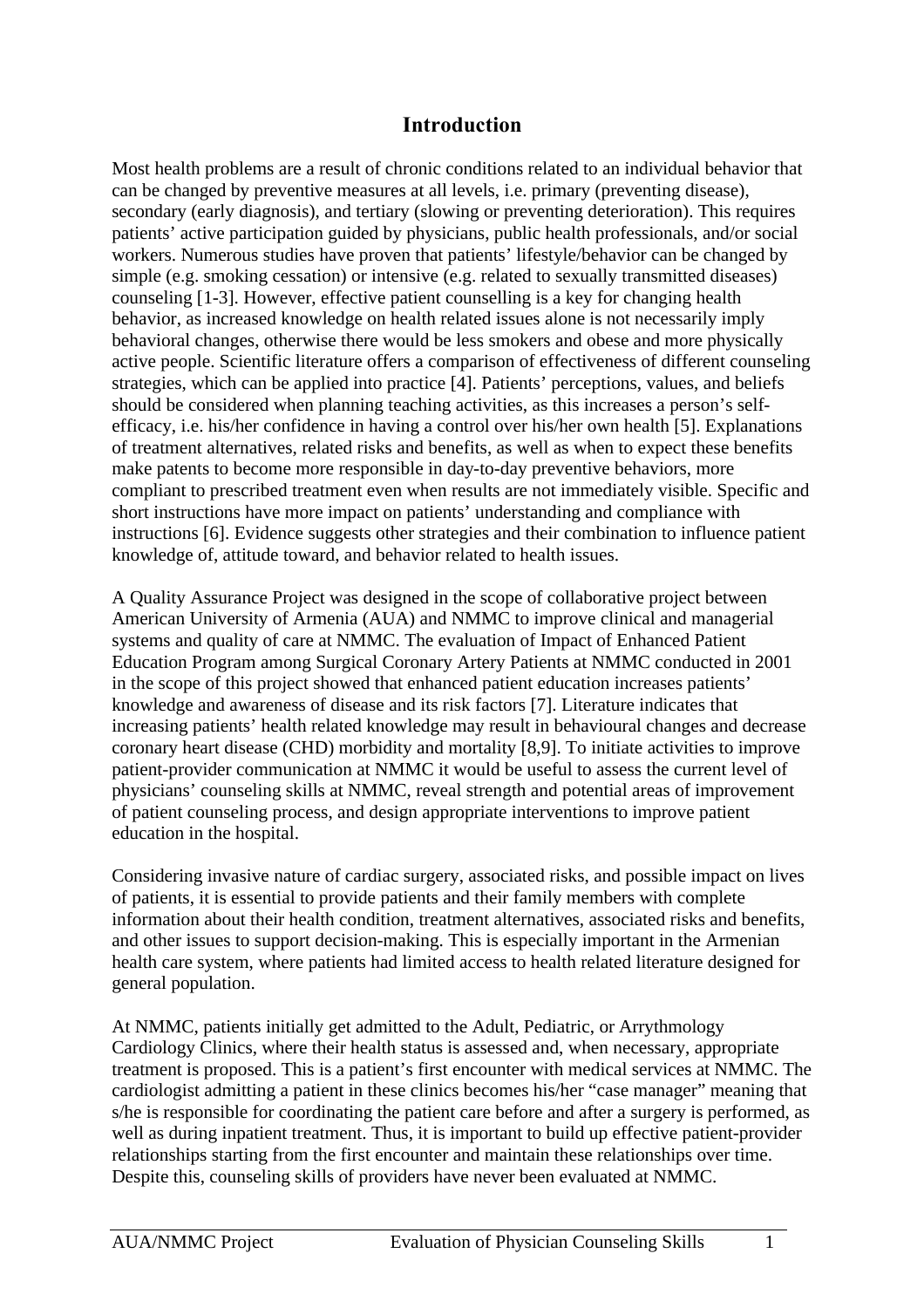This study was undertaken to describe cardiologists' counseling skills and make appropriate recommendations to improve patient counselling/education at NMMC, which in long run may lead to improved health status and health behaviour in patients.

# **Methods**

#### **Study design and sample size**

The study design was descriptive cross-sectional. Data was collected prospectively through observations of patient-provider encounters at the ACC. The sample size of the study was determined using one-sample proportion formula in the STATA 7.0 statistical software. The study assumed that 85% of the examined counseling skills would be observed during patientprovider encounter. With the least difference desirable to detect of 15% the sample size was equal to 53 patients. The latter was increased up to 61 patients considering possible problems that might naturally rise during the study implementation.

#### **Study protocol**

Patients were enrolled in the study consecutively based on the time of visit assigned to them. One visit was observed at any given time. If there was more than one patient visit scheduled at the same time, the investigator selected the one that had begun first. If an observation was interrupted for some reasons (e.g. patient was referred to the laboratory, X-ray exam room, etc) so that it was impossible to continue observation, the investigator continued filling in the questionnaire for the next patient. There were five adult cardiologists and four cardiology residents at ACC. Though the observed encounters did not represent the sample proportional to the volume of each cardiologist's practice, an attempt was made to observe patient visits per each cardiologist equally. However, it was rather difficult, as one physician was in vacation during the study period and the schedule of primary patients' admissions was changed to address his absence. Besides, the study aimed to describe counseling skills at the ACC in general rather than differentiate the cardiologists and/or cardiology residents by the level of their patient counselling skills. Patient visits occurred both in morning and afternoon were observed to detect possible differences in counseling skills pattern depending on the time of day. Data were collected during one-month period, July 2003.

#### **Study instrument**

The study instrument was developed based on Check Your Counseling Skills tool, GATHER (Greet, Ask, Tell, Help, Explain, Return) model [10]. The content of the evaluation tool was limited to a 36-item questionnaire. The items included in the questionnaire were relevant to cardiology patients and equally important for them. Thus, the same weight was assigned to each item when calculating the sum scores.

Considering that both primary and follow-up patients participated in the study, the instrument was designed to reflect the communication with both types of patients (Appendix 1). For those questions that could be not applicable for either primary or follow-up visits the options "not applicable" (N/A) was provided. Additional information, such as patient age, gender, diagnosis, type of patient visit (scheduled and not scheduled), and emergency status was collected. In addition, the evaluation tool included time of visit initiation and end, information regarding the completeness of observation, and presence of a cardiology resident in the examination room during the patient visit.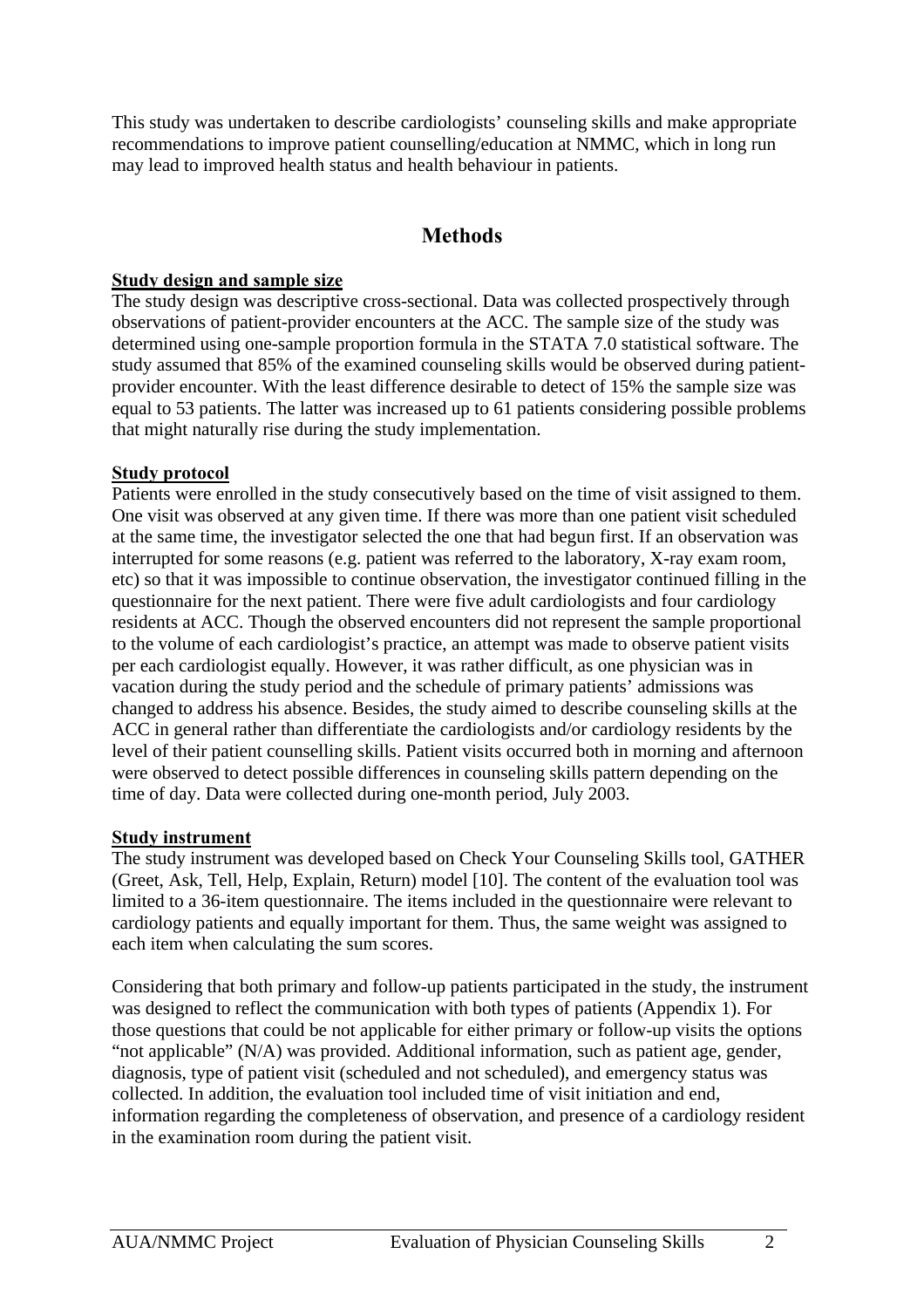The instrument was pre-tested during 10 patients-provider encounters at ACC. It was revealed that some items required adding N/A option to the responses, other problems were not detected.

## **Study population**

The eligibility criteria for the participation in this investigation at the ACC were the following:

- Primary and follow-up patients admitted to ACC
- Patients aged 18 years or more
- Patients making any type of visit (emergency or planned, scheduled and non-scheduled).

## **Ethical Considerations**

A consent form was not provided to either patients or cardiologists. The study possessed minimal risk for patients, as the probability and extent of anticipated harm and discomfort were equal and not greater than that of routine physical and psychological examinations or tests performed in ordinary daily life. Further, the evaluation of providers' counselling skills was considered as a part of an internal evaluation process in the scope of Quality Assurance Project. Physicians at ACC were informed that a study on assessment of patient-provider relationships will be conducted through observations of their encounters with patients and their verbal consent was obtained prior to the study initiation.

## **Data Entry/Analysis**

Data entry and analysis were performed by SPSS 10.0 statistical software. Single entry with further data cleaning was done to ensure accuracy of the entered information

## **Results**

#### **General information**

Overall, 66 physician-patient encounters were observed. Among these, 9 observations were incomplete, because of being interrupted. The latter mainly happened when the patient was referred to laboratory to perform blood tests. Since it could take long waiting time to complete the observation, the initially incomplete observation was continued for the same physician, but another patient to generate the missing information. As a result, only 5 observations were left incomplete in terms of recorded information (i.e. two third of items were left unanswered) and excluded from the analysis

The study revealed that about half of patients (50.8%) were assessed by cardiology residents, so that the findings of this investigation reflected patient counselling practice for both physicians and residents working at ACC. The evaluation tool was designed to differentiate primary and follow-up visits to facilitate data analysis. It was assumed that counselling skills are not related to the type of patient visit, but the latter could affect the type of questions discussed during these visits. Primary patients composed 39.3% of total observations. The percentage of men in the sample was 66.7% and the women 33.3%. These and other characteristics of patient visits are presented in Table 1.

The mean duration of a patient visit was 19.14 minutes ( $sd + 8.15$ ). The mean age of patients was  $49.03$  (sd + 13.06).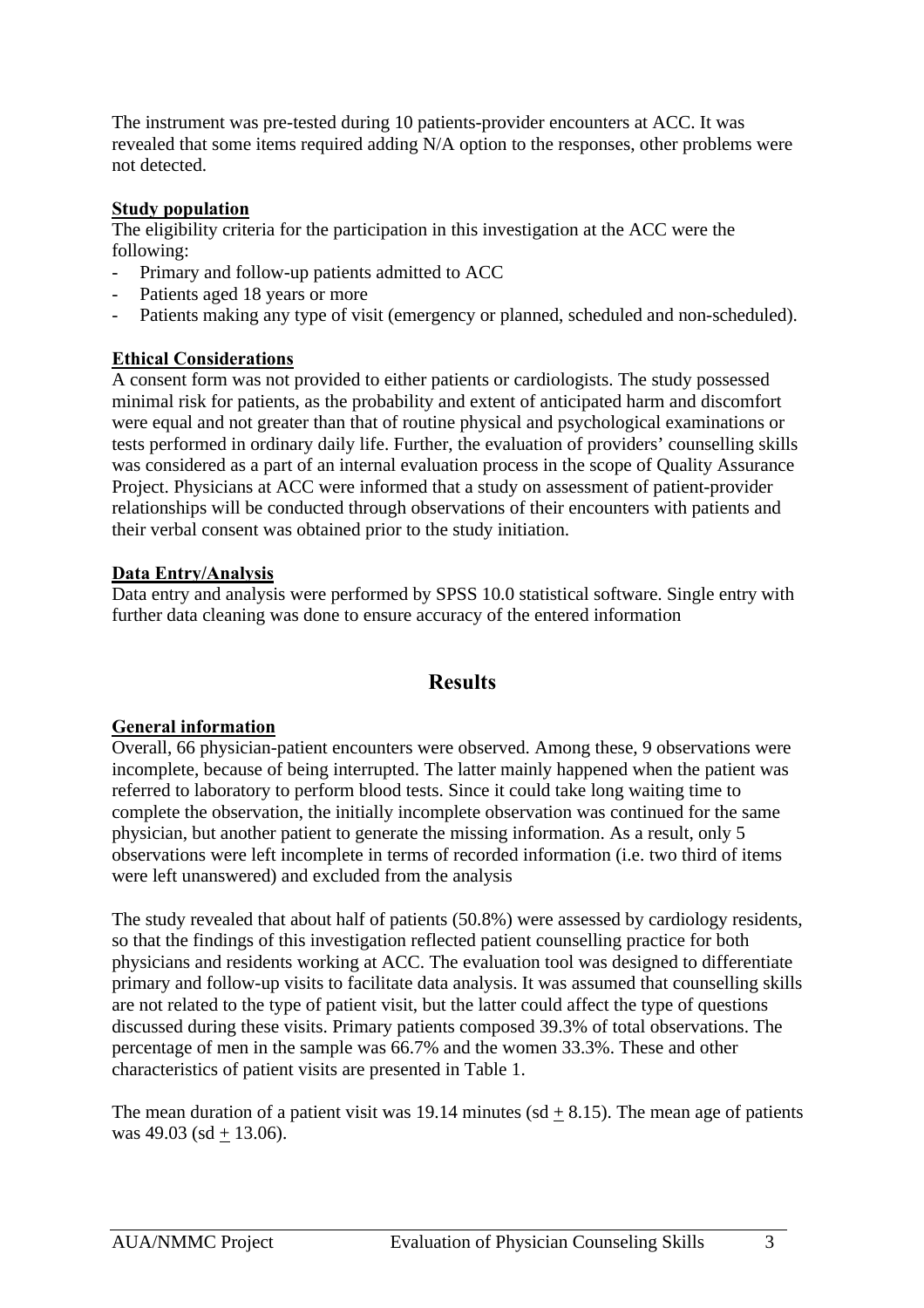| Table 1. Chai acteristics of patient visit |      |
|--------------------------------------------|------|
| <b>Item</b>                                | %    |
| Patient assessment by cardiologist         | 50.8 |
| Patient assessment by resident             | 49.2 |
| Primary visit                              | 39.3 |
| Follow-up visit                            | 60.7 |
| Scheduled appointment                      | 83.3 |
| Not scheduled appointment                  | 16.7 |
| Emergency visit                            | 11.1 |
| Planned                                    | 88.9 |

**Table 1. Characteristics of patient visit** 

## **Counseling skills**

Data analysis was carried out separately for dichotomous items (with yes-no responses only) and items that included also "N/A" response, as combined data analysis could artificially distort the proportions of "yes" and "no" responses. Question 3 related to offering a sit to a patient was also excluded from data analysis. It was not applicable, because in all observed cases patients were either lying on examination table or sitting on chair at the time when the cardiologist entered the examination room. Items were analysed both individually and by domains. For the latter, the items were collapsed into groups and a sum score for each domain was calculated. The following domains were evaluated: greet, tell, help, explain, and return. The items included in each domain are listed in Appendix 2.

The mean sum score was 16.46 (sd+3.73) ranging from 9 to 26. It was hypothesized that physicians would be compliant to counseling standards by 85% meaning that the hypothesized value of total score would be 30.6, on average. One-sample t-test was performed to detect possible difference between actual and hypothesized scores for provider counseling skills. Data analysis revealed that the observed score for cardiologists' counselling skills was by 14.14 lower than the hypothesized one, resulting in a statistically significant difference (Table 2).

|               | Table 2. Difference between actual and hypothesized score for providers' counseling |  |
|---------------|-------------------------------------------------------------------------------------|--|
| skills at ACC |                                                                                     |  |

|       |            | p-value                               |       | 95% Confidence Interval* |
|-------|------------|---------------------------------------|-------|--------------------------|
| score | difference |                                       | Lower | <b>Upper</b>             |
|       |            |                                       | bound | bound                    |
| 30.6  | 14.14      | .000                                  | 11.19 | 15.10                    |
|       |            | <b>Actual score</b> Hypothesized Mean |       |                          |

A set of independent variables (provider, diagnosis, type of visit) was examined to reveal possible differences in the mean scores for counseling skills across these variables. It was hypothesized that the mean scores for provider counseling skills were identical across patient diagnoses and among cardiologists and were not associated with the type of patient visit (emergent versus non-emergent and scheduled versus not scheduled).

Patient diagnoses were divided into the following seven categories: Ischemic Heart Disease (IHD), Valve Heart Disease (VHD), Hypertension, Arrhythmia, Combined, Normal Study, and Others. The individual mean scores for counseling skills (across providers), as well as the scores for different diagnostic groups were compared using one–way analysis of variance (ANOVA). ANOVA revealed that the mean score for provider counseling skills is not different across patient diagnoses and among cardiologists.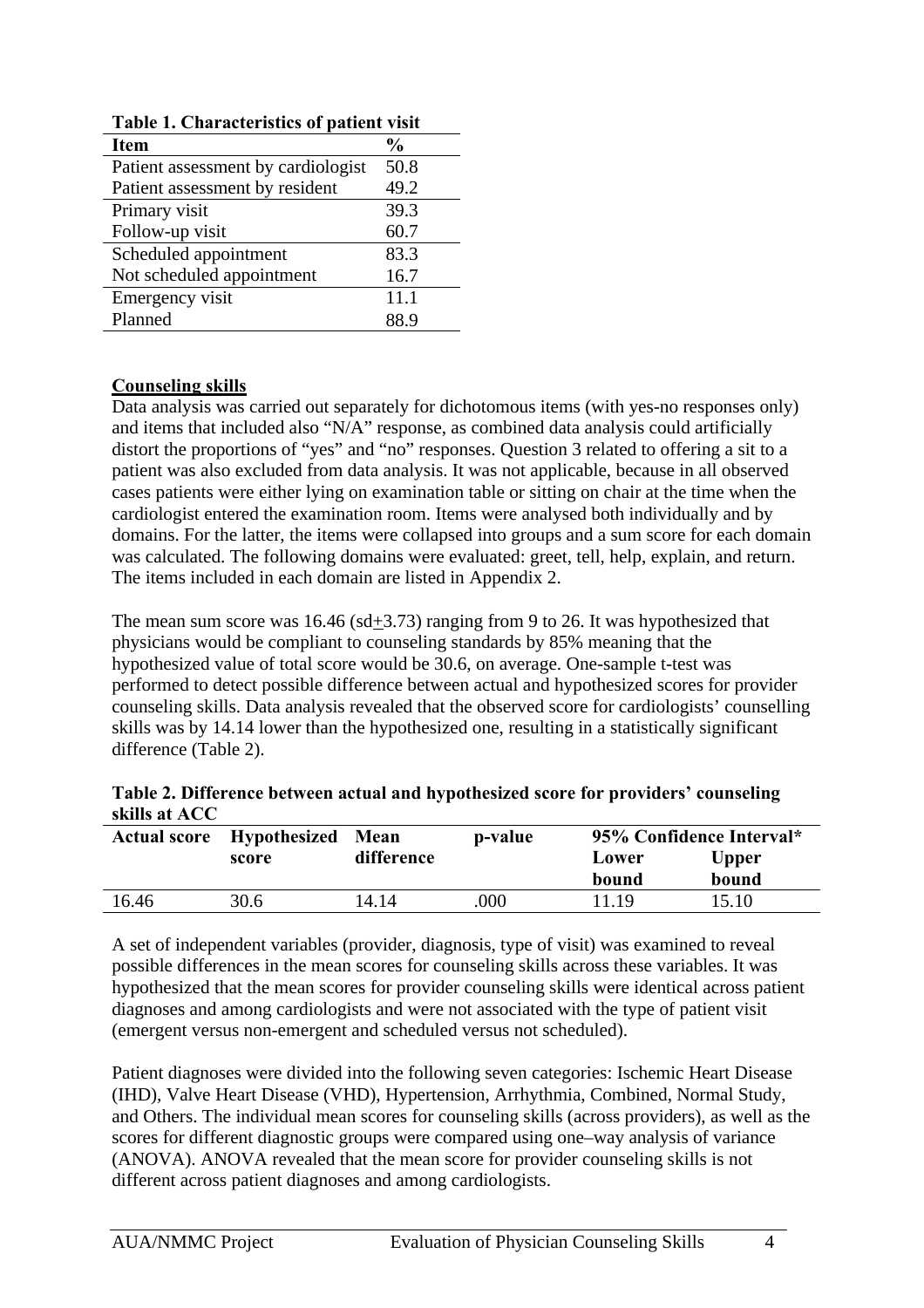The difference in the mean counselling scores by the type of patient visit was examined using independent samples t-test. It showed that the difference in the mean counselling scores was not significant between emergent and non-emergent visits, although the score was higher for the former. There was a statistically significant difference in the mean counseling scores between scheduled and not scheduled appointments (F-test assumed equal variances, p=.596). The counselling skills score for patients with not scheduled appointments was significantly higher than that of patients with scheduled appointments (p=.013) (Table 3).

|                        | scheduled and not scheduled appointments |            |         |       |                         |
|------------------------|------------------------------------------|------------|---------|-------|-------------------------|
| <b>Scheduled</b>       | Not                                      | Mean       | p-value |       | 95% Confidence Interval |
| appointments scheduled |                                          | difference |         | Lower | <b>Upper</b>            |
|                        | appointments                             |            |         | bound | bound                   |
| 15.89                  | 19.22                                    | 3.33       | .013    | .74   | 5.93                    |

| Table 3. The difference in the mean concordance score for counseling skills between |  |
|-------------------------------------------------------------------------------------|--|
| scheduled and not scheduled appointments                                            |  |

Analysis was carried out to evaluate each of the counselling skills separately. The percentages of demonstrated skills for each domain were calculated excluding N/A responses. Analysis of the initial part of patient-provider communication (Greet) indicated that a staff member other than physician present in an examination room had never been introduced to a patient and/or his/her family member. The other weakest aspect of this domain was that physicians rarely (3.4%) introduced themselves to a patient and/or family members (Table 4).

| <b>Item</b>                                | % of cases with     | # of $N/A$ |
|--------------------------------------------|---------------------|------------|
|                                            | observed            | cases      |
|                                            | performance $(n)^*$ |            |
| Welcomes a client on his/her arrival       | 96.7(59)            | 0          |
| Meets a client in a comfortable/private    | 95.1 (58)           |            |
| place                                      |                     |            |
| Introduces him/herself                     | 3.4(1)              | 32         |
| Introduces another staff members present   | $\theta$            |            |
| in the room                                |                     |            |
| Explains what to expect during visit       | 37.5(21)            |            |
| Smiles to a patient $&$ relatives          | 39.0(23)            |            |
| Addresses a patient in a polite and        | 96.7(59)            |            |
| friendly way                               |                     |            |
| Asks about the reasons for his/her arrival | 96.4(27)            | 33         |
| Asks about a change in the patient's       | 97.3 (36)           | 24         |
| condition                                  |                     |            |

| Table 4. Elements of Greet part of patient counseling |  |  |
|-------------------------------------------------------|--|--|
|                                                       |  |  |

*\* The percentages were calculated excluding all missing cases and N/A responses* 

The Tell part of the instrument measured the skills of providers in addressing patients' situation, needs, and concerns. Information delivered to a patient should be understandable, useful, and personalized, so that the patient and his/her family members could make an informed decision regarding the proposed treatment. Overloading a patient with unnecessary information makes no difference to the client or tailored using professional terminology will not help the patient to learn about his/her health status and help him/her make a specific decision. This investigation revealed that in most cases patients receive specific information in an understandable manner, based on which they can make their own decisions (Table 5).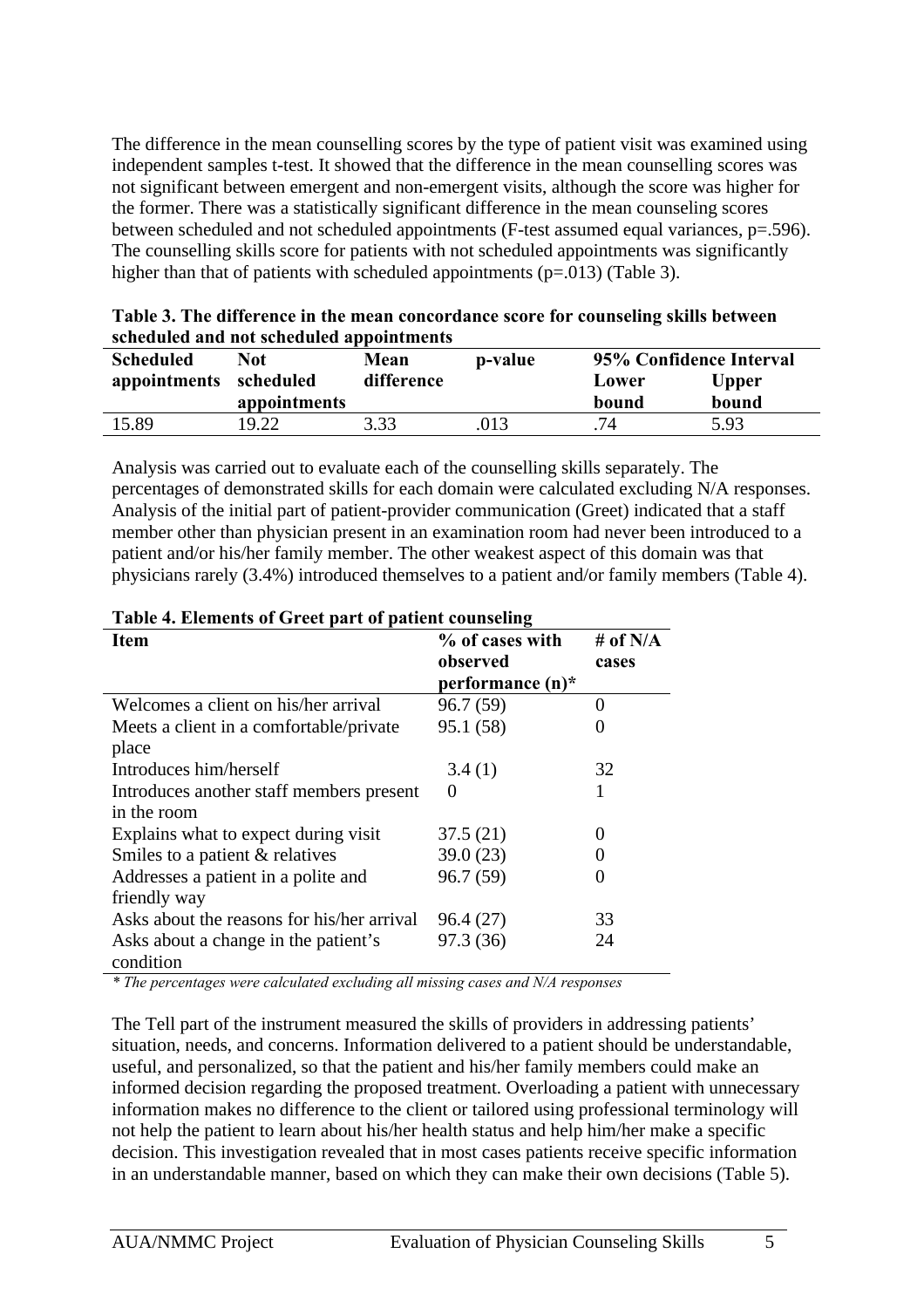However, the use of visual aids and other educational materials was not a frequent practice at ACC. Verbal explanations supported by a visual aid increase a patient's understanding of his/her disease and treatment alternatives, help him in making a correct decision, and contribute to a better compliance to treatment and health outcomes.

This investigation revealed that none of cardiologists informed patient about existing categories of payments for surgical procedures at NMMC. Though this is a responsibility of the administrative staff of the hospital, being informed at the time of admission about services provided at NMMC, charges, and payment categories according to their social status is the right of each patient.

| Table of Enchreties of Ten part of patient counseling |                 |            |  |  |
|-------------------------------------------------------|-----------------|------------|--|--|
| <b>Item</b>                                           | % of cases with | # of $N/A$ |  |  |
|                                                       | observed        | cases      |  |  |
|                                                       | performance     |            |  |  |
|                                                       | $(n)^*$         |            |  |  |
| 15. Explains the essence (flow) of                    | 88.3 (53)       |            |  |  |
| disease                                               |                 |            |  |  |
| 16. Explain used terms                                | 88 (22)         | 36         |  |  |
| 17. Uses visual aids                                  | 68.4 (13)       | 42         |  |  |
| 18. Provides educational materials                    | 40(8)           | 38         |  |  |
| 20. Explains the reasons of referral                  | 94.4 (17)       | 43         |  |  |
| 21. Explain what will be performed at                 | 94.1 (16)       | 44         |  |  |
| a referred institution                                |                 |            |  |  |
| 31. Informs about categories of                       |                 | 59         |  |  |
| payment for surgical procedures                       |                 |            |  |  |

| Table 5. Elements of Tell part of patient counseling |
|------------------------------------------------------|
|------------------------------------------------------|

*\* The percentages were calculated excluding all missing cases and N/A responses* 

Data analysis was carried out to evaluate physicians' supportiveness for patients and their family members to express their complaints, feelings, and concerns and to reach a decision. The items measuring this were combined in the Help domain of the instrument. It was revealed that the adult cardiologists questioned and listened patients carefully allowing them to express their feelings, needs, and wants (Table 6). Health related concerns could be private for many patients making them feel confused, worried or afraid, which can affect patient decision-making. Avoiding criticism, uninterrupted encounter, and effective communication with patients, observed during the majority of patient-provider encounters at ACC, could lessen patients' worries and increase their trust toward providers.

Some issues were not raised by the cardiologists. Table 6 shows that almost the half of patients were not asked about preferred institution or provider in a case of referral and only two-thirds of patients received a list of health care facilities, where appropriate services were offered. Patients' involvement in development of the own treatment plan was encountered in only 68.2% of visits. The other weaknesses of provider counselling skills indicated by this investigation were lack of suggesting patients a time to think about the proposed treatment and getting their commitment to follow the prescribed treatment.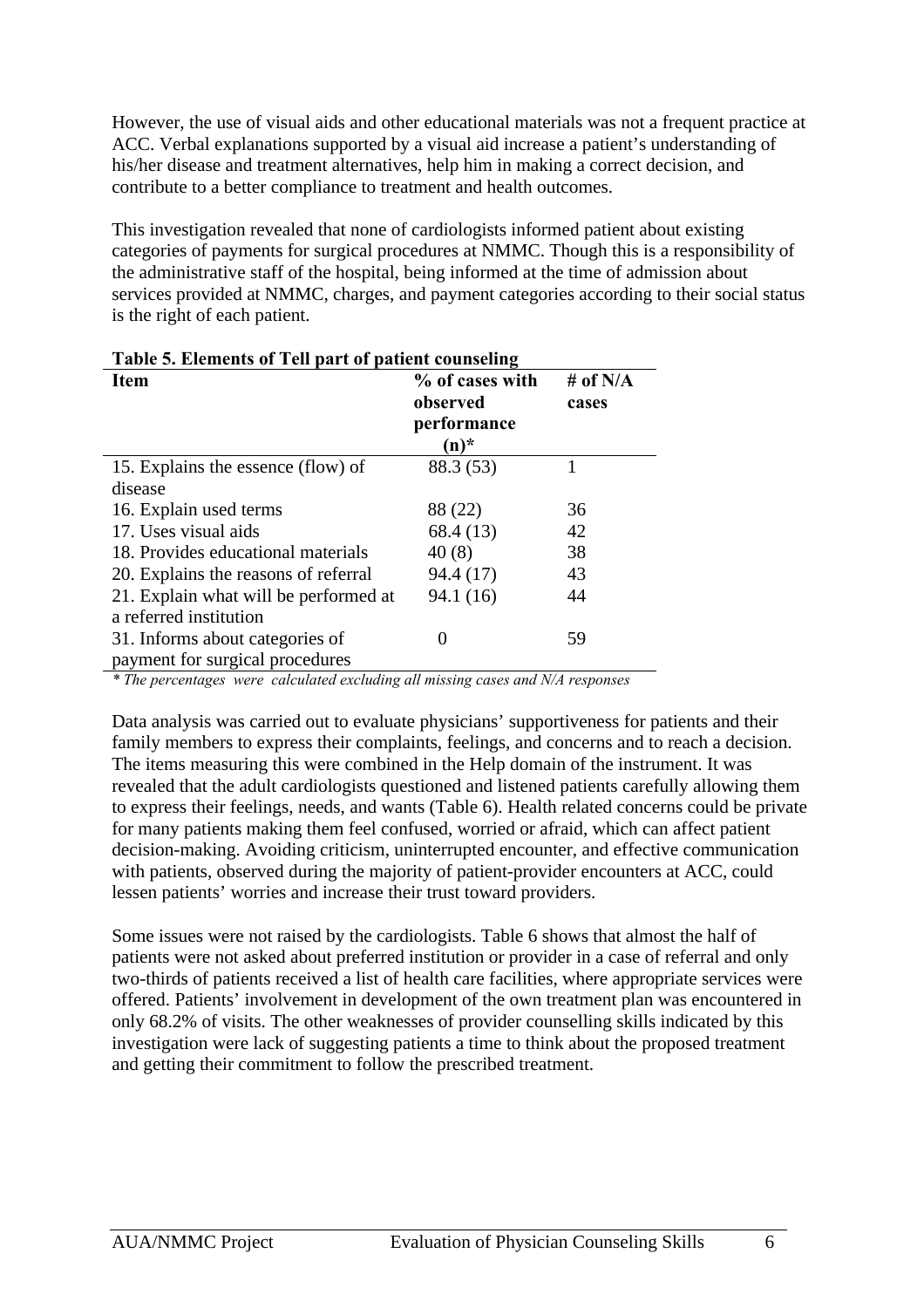| <b>Item</b>                                | % of cases with | # of $N/A$ |
|--------------------------------------------|-----------------|------------|
|                                            | observed        | cases      |
|                                            | performance     |            |
|                                            | $(n)^*$         |            |
| 10. Ask open-ended questions               | 90.2(55)        |            |
| 11. Facilitates patient expressing his/her | 85.2 (52)       |            |
| feelings                                   |                 |            |
| 12. Avoids criticism on patient's thoughts | 93.4 (57)       |            |
| 13. Communicates effectively even          | 85.2 (52)       |            |
| though it is rather difficult              |                 |            |
| 14. Interrupts encounter                   | 91.8 (56)       |            |
| 22. Asks about preferred                   | 55.6(5)         | 52         |
| providers/institutions                     |                 |            |
| 23. Provides a list of possible providers  | 66.7(6)         | 52         |
| 25. Discusses alternative/complementary    | 85.0 (17)       | 41         |
| treatment                                  |                 |            |
| 26. Involves a patient in treatment        | 68.2 (15)       | 39         |
| development plan                           |                 |            |
| 27. Suggests time to think about proposed  | 78.6 (11)       | 47         |
| treatment                                  |                 |            |
| 28. Reviews treatment plan                 | 100(36)         | 24         |
| 29. Gets patient's commitment to follow    | 72.1 (31)       | 17         |
| treatment                                  |                 |            |

#### **Table 6. Items of Help part of patient counseling**

*\* The percentages were calculated excluding all missing cases and N/A responses* 

In Explain part of patient counselling the provider explains patient how to carry out his/her decision and often gives instructions. As shown in Table 7, the adult cardiologists talk about reasons for recommended treatment, such as cardiac invasive procedure and/or surgery or medical treatment, in almost all cases. This may help patients and family members to weigh advantages and disadvantages of and make an informed choice regarding the proposed treatment. Important instructions should be repeated to increase the patient's understanding and ensure compliance to the treatment. The latter skill was observed in 73.3% of cases. The weakest skill in this domain was that, in most cases, the cardiologists failed to ask patients and their family members about having questions and/or concerns (Table 7).

#### **Table 7. Items of Explain part of patient counseling**

| Item                                                       | % of cases with<br>observed<br>performance<br>$(n)^*$ | $#$ of N/A cases |
|------------------------------------------------------------|-------------------------------------------------------|------------------|
| 24. Talks about reasons for<br>recommended treatment       | 96.0(24)                                              | 41               |
| 33. Asks about having questions<br>and/or concerns         | 13.6(8)                                               |                  |
| 34. Summarizes the important issues 73.3 (44)<br>discussed |                                                       |                  |

*\* The percentages were calculated excluding all missing cases and N/A responses*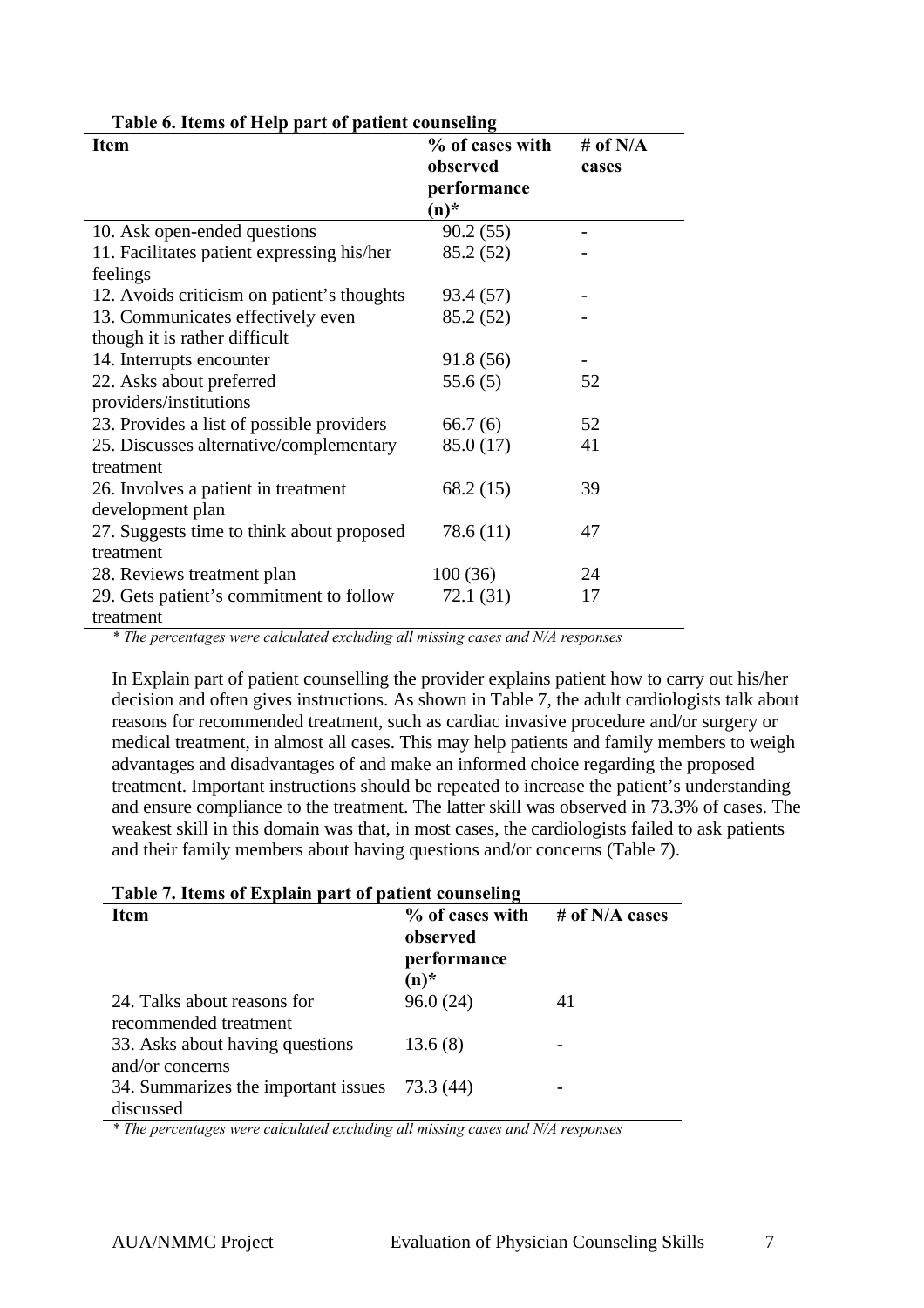Treatment proposed to a patient, such as cardiac surgery, may completely change his/her lifestyle for a certain period of time. If medical treatment is prescribed to the patient, s/he should know how long it would last and how frequently s/he should come for follow-up visit. Informing a patient about side effects of prescribed treatment may help him to have a preliminary action plan and immediately refer to a health care provider if problems occur. Having emergency preparedness plan may prompt the patient to seek medical care before his/her health status becomes life threatening. This investigation revealed that though the adult cardiologists discuss duration of treatment and related issues in about two third of observations, only 29.6% of observed patients were invited to come back in case of emergency or for any time they have a need for returning to the clinic (Table 8). However, 94.2% of patients were assigned a follow-up visit.

| Tuble not rechns or recent in put or putient counseling                                                                                                                                                                                                                                                                            |                  |            |  |  |  |  |  |
|------------------------------------------------------------------------------------------------------------------------------------------------------------------------------------------------------------------------------------------------------------------------------------------------------------------------------------|------------------|------------|--|--|--|--|--|
| Item                                                                                                                                                                                                                                                                                                                               | % of observed    | # of $N/A$ |  |  |  |  |  |
|                                                                                                                                                                                                                                                                                                                                    | perform. $(n)^*$ | cases      |  |  |  |  |  |
| 30. Discusses duration of treatment and                                                                                                                                                                                                                                                                                            | 65.9(31)         | 13         |  |  |  |  |  |
| follow-up                                                                                                                                                                                                                                                                                                                          |                  |            |  |  |  |  |  |
| 32. Informs what to expect as condition get                                                                                                                                                                                                                                                                                        | 63.4(26)         | 18         |  |  |  |  |  |
| better/worse                                                                                                                                                                                                                                                                                                                       |                  |            |  |  |  |  |  |
| 35. Invites to come back in case of                                                                                                                                                                                                                                                                                                | 29.6(16)         |            |  |  |  |  |  |
| emergency, etc.                                                                                                                                                                                                                                                                                                                    |                  |            |  |  |  |  |  |
| 36. Plans the next visit                                                                                                                                                                                                                                                                                                           | 94.2 (49)        |            |  |  |  |  |  |
| $\mathbf{1}$ $\mathbf{1}$ $\mathbf{1}$ $\mathbf{1}$ $\mathbf{1}$ $\mathbf{1}$ $\mathbf{1}$ $\mathbf{1}$ $\mathbf{1}$ $\mathbf{1}$ $\mathbf{1}$ $\mathbf{1}$ $\mathbf{1}$ $\mathbf{1}$ $\mathbf{1}$ $\mathbf{1}$ $\mathbf{1}$ $\mathbf{1}$ $\mathbf{1}$ $\mathbf{1}$ $\mathbf{1}$ $\mathbf{1}$ $\mathbf{1}$ $\mathbf{1}$ $\mathbf{$ | 1.771            |            |  |  |  |  |  |

#### **Table #8. Items of Return part of patient counseling**

*\* The percentages were calculated excluding all missing cases and N/A responses* 

Mean sum scores for all domains were calculated and compared to the hypothesized values (85% of the maximum possible score) using one-sample t-test comparison of means. The analysis indicated that for all domains of patient counselling, the adult cardiologists gained significantly lower scores than the hypothesized (Table 9).

| Table 9. Difference between actual and hypothesized scores for each domain of |  |  |  |
|-------------------------------------------------------------------------------|--|--|--|
| counseling skills                                                             |  |  |  |

| <b>Domain</b> | Act. mean<br>score | Hypoth.<br>mean score | Mean<br>difference | $\mathbf{p}$<br>value | 95% Confidence<br><b>Interval</b> |              |  |
|---------------|--------------------|-----------------------|--------------------|-----------------------|-----------------------------------|--------------|--|
|               | (mean+sd)          | (max)                 | $(H-A)$            |                       | Lower                             | <b>Upper</b> |  |
|               |                    |                       |                    |                       | bound                             | bound        |  |
| Greet         | $4.66 (+.89)$      | 7.65(9)               | 2.99               | .000                  | 2.77                              | 3.22         |  |
| Tell          | $2.11 (+1.45)$     | 5.95(7)               | 3.84               | .000                  | 3.46                              | 4.21         |  |
| Help          | $6.44 (+1.71)$     | 10.2(12)              | 3.76               | .000                  | 3.32                              | 4.19         |  |
| Explain       | $1.27 (+.78)$      | 2.55(3)               | 1.28               | .000                  | 1.08                              | 1.48         |  |
| Return        | $2.18 (+1.06)$     | 3.4(4)                | 1.22               | .000                  | 0.94                              | 1.51         |  |

These findings justify the need of initiating activities to improve the counselling skills of cardiologists at NMMC.

## **Study limitations**

The study involved direct observations of patient visits that could influence provider performance and recording. However, the research previously conducted at NMMC that involved observations of patient-provider encounters convinced the assessment team that the presence of ANP team members did not significantly influence provider performance. In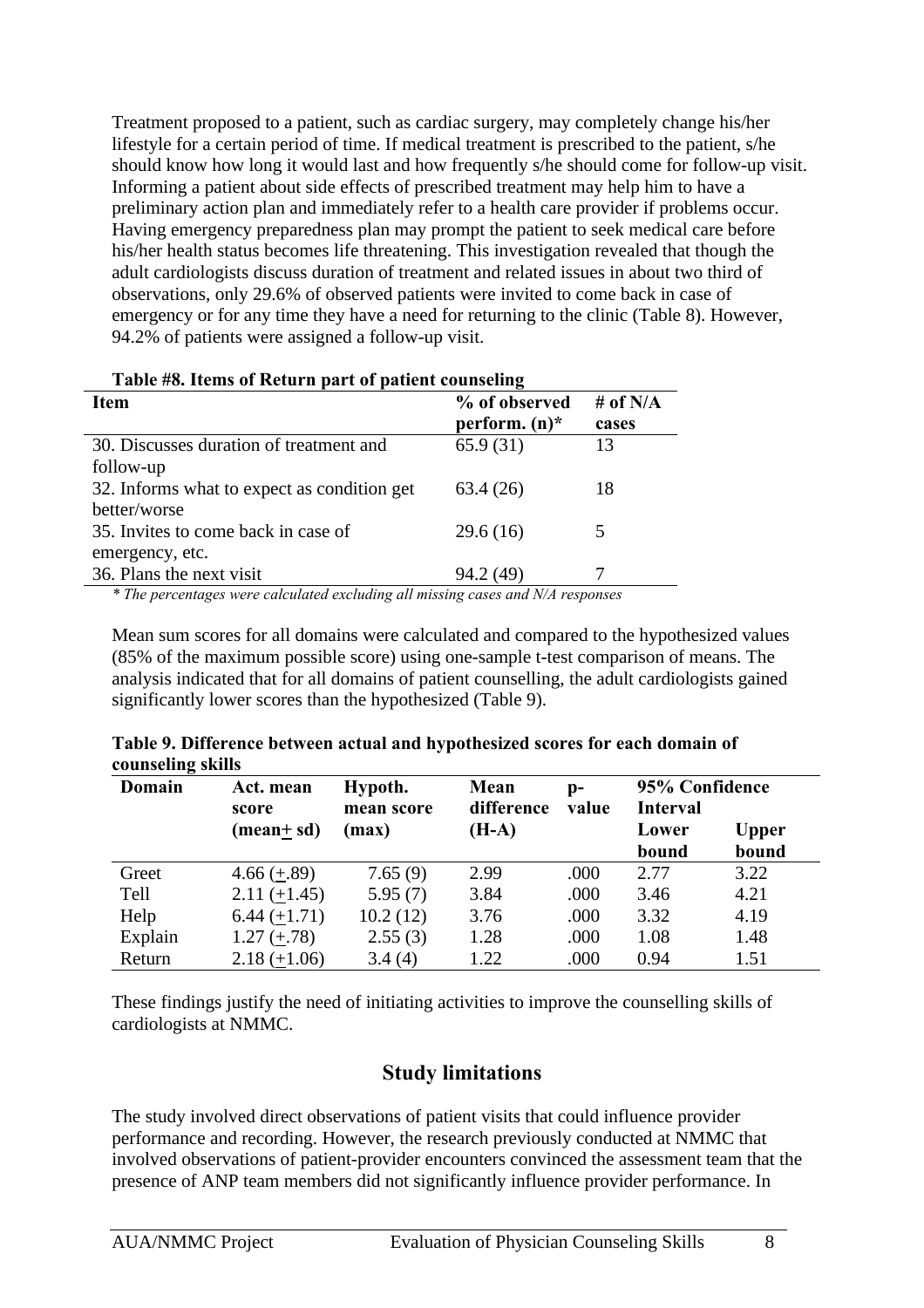addition, other ways of data collection such as audio taping or videotaping could either lead to partial loss of information (e.g. nonverbal expressions) or were costly.

The study had limited generalizability as the results might be restricted to the physicians in the ACC. In addition, small sample size did not allow detecting possible differences across patient diagnoses, among cardiologists, and between emergency and planned visits, as well as among cardiologists and cardiology residents. Nevertheless, as a pilot study, this investigation showed the initial picture of provider counselling skills at ACC, so that conclusions and recommendations valuable for further research activities and improvement interventions on its basis could be made.

# **Discussion**

The study hypothesized that the mean score for provider counseling skills would be 30.6, while the actual mean score was found to be 16.46, by 14.14 (95% CI: 11.39; 13.30) lower than the hypothesized one. The mean sum scores for all domains of counseling skills were significantly lower than the hypothesized means.

Though statistically significant difference was observed between the actual and hypothesized mean scores for the Greet domain of the counseling skills, the analysis of each item included in this domain indicated that the adult cardiologists and cardiology residents were rather strong in initiating patient-provider relationships. In most cases patients were welcomed in a private and comfortable place, treated friendly and politely, asked about reasons for arrival and change in health status. A good initiation of contact builds trust toward the physician increasing patient's understanding of his/her disease and compliance to treatment [4]. In a health care facility, where a case management approach is practiced, it is especially important to create good and trustful relationships between the patient and physician, as the latter carries the primary responsibility for medical care delivered to a patient while being in the hospital and after discharge.

The study revealed that there was no statistically significant difference in the mean score for counseling skills across primary patient diagnoses and among physicians, as well as between emergent and planned patient visits. The reason for not detecting a difference in mean scores for counseling skills across these variables could be attributed to small sample size of the study. However, it was revealed that the mean score for counseling skills was significantly higher for not scheduled patient visits than for scheduled ones. One possible explanation is that the patients arriving the clinic without scheduled appointment were mainly emergency cases with higher need to receive comprehensive information at the visit to make an immediate decision regarding their medical care. The latter hypothesis is supported by higher (although not significant) mean score of counseling skills for emergency visits when comparing to the planned visits. The lack of statistically significant difference here could be due to small sample size.

One of the areas that needed improvement was making it a routine to introduce another staff member present in the examination room or cardiologist office and introducing himself/herself. Introducing another staff member present in an examination room or a physician's office is not common at NMMC. However, it is essential for a patient knowing the name of his/her primary cardiologist or a physician assessing his/her health status. This will enable the patient to address questions directly referring to the provider or to come back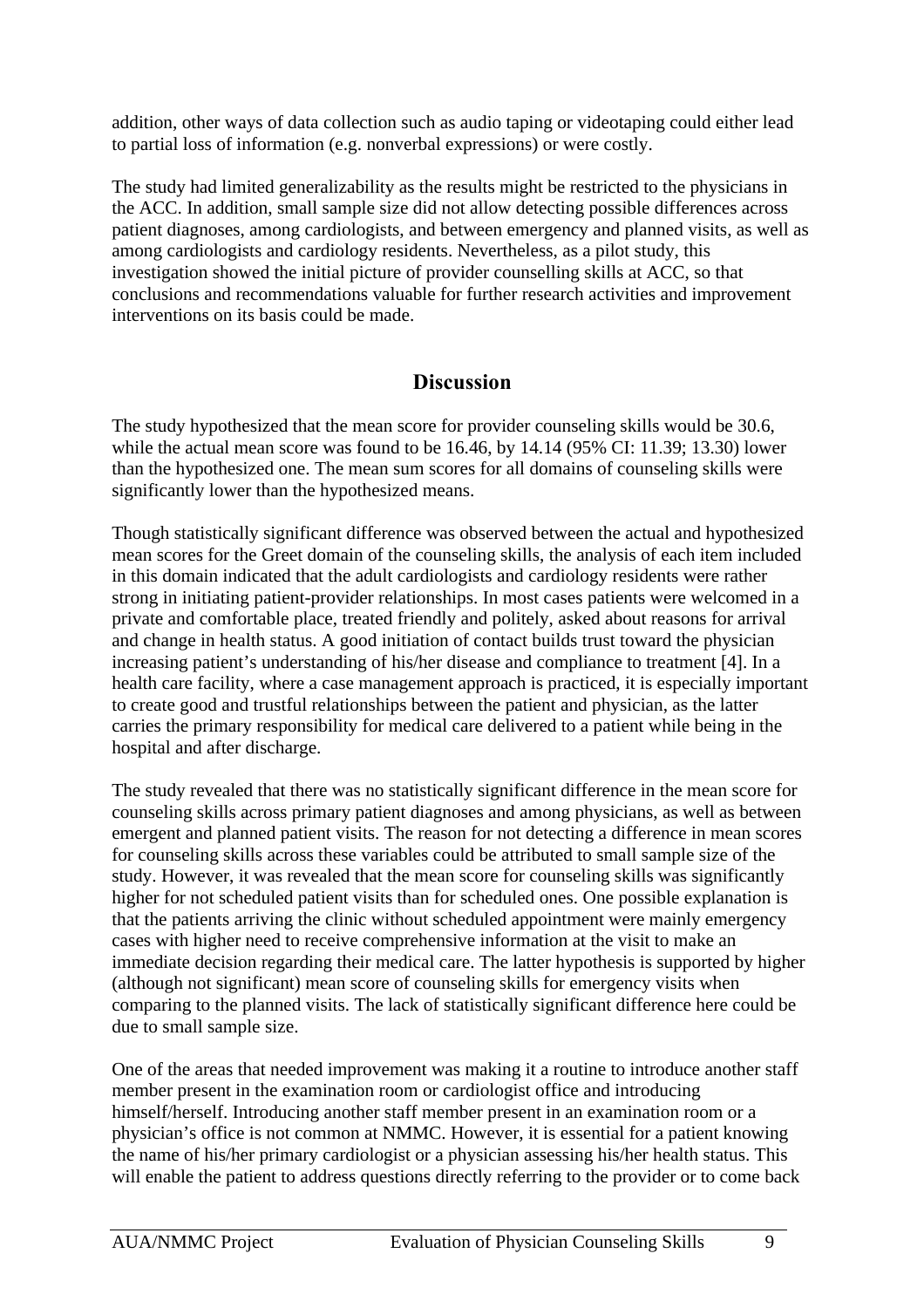to the same cardiologist at NMMC assuring the continuity of care. In addition, smiling to the patient and family members, which was rarely observed in this study, may help alleviate patient's fear and anxiety, facilitate expressing feelings, and make him/her feel more comfortable.

Patients should be told what to expect and what will be performed during a visit, which was encountered in less than 50% of cases. However, the possible explanation for such a low percentage is that nurses record patient information in the structured encounter forms (SEFs), perform electrocardiography (ECG), measure patient's weight and height and some other tests before patient is seen by a cardiologist. During this time nurses could discuss these issues with the patients. Most of observations where started at the time when a cardiologist entered the examination room, so that it was impossible to determine whether the patient was informed about what to expect during a visit was discussed by nurses.

The Tell part of patient education was comparatively well implemented at the ACC. The weak areas were use of visual aids and education materials and informing patients about categories of payments for surgical procedures. Six education brochures for patients undergoing cardiac surgery are in process of publication under the aegis of ANP. Availability of patient education brochures should increase the use of visual materials by physicians during patient-provider encounters leading to better understanding of discussed issues by patients and their family members. Patients can be informed by nurses about the existence of categories of payments for surgical procedures at NMMC during patient admission to the clinic.

Asking about preferred health care provider and giving a list of possible institutions, where these services are available, should also be improved at the ACC. According to policies and procedures on patient rights adopted by NMMC, every patient should be fully informed about health care facilities where appropriate services are offered. Thus it is the patient's right rather than provider's wish to chose preferable health institutions among offered ones. Another issue, which deserves more attention in future quality improvement activities, is patient's involvement in developing his own treatment plan, which increases compliance to treatment and improves health outcomes [4,10].

Among the issues related to explanation of treatment alternatives to patients the weakest point was asking patients and their family members about having questions and concerns. Patients may not feel comfortable asking additional questions or request a physician to repeat a part of explanations. Considering this cultural behavior especially among older generation, to increase patient's understanding of his/her condition, it is necessary to summarize important issues discussed during the visit, repeat the information that the patient should remember, and encourage him/her to ask questions. This will also help a physician to check patient's understanding and provide him/her with additional information on issues that were left unclear.

The Return part of patient counseling included discussion of treatment and follow-up duration, possible outcomes of prescribed treatment, etc. Patients may feel more comfortable knowing that they are welcome to return to a health care facility if problems arise or emergency occurs, whereas this advice was given by providers in less than one-third of patient-provider encounters at the ACC.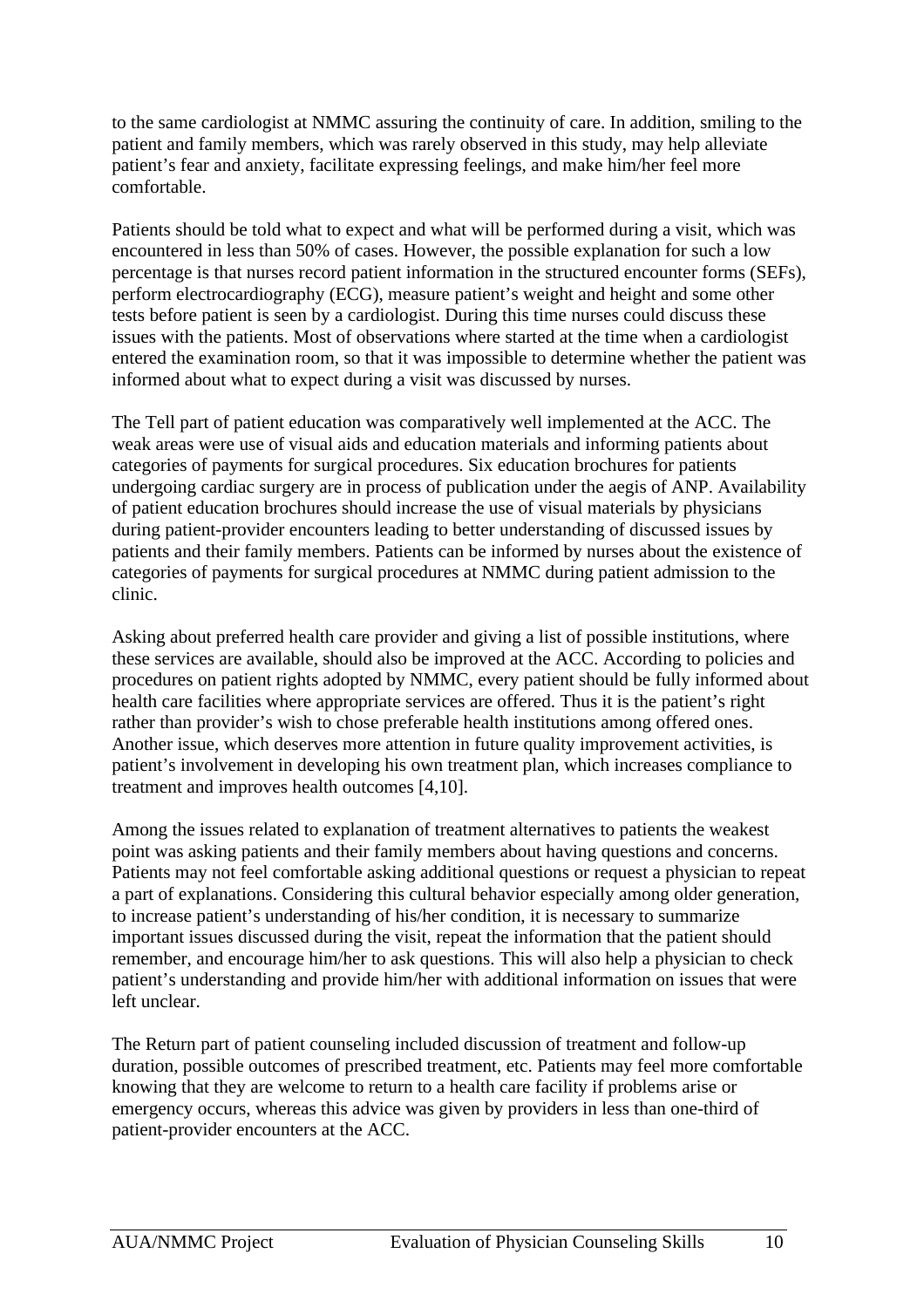# **Conclusions and Recommendations**

Effective counseling is a key intervention targeted to change patient behavior and improve health status. Though the patient should take responsibility to carry out preventive/curative measures to improve or maintain his/her health status, his/her participation requires adequate counseling on related topics. The findings of this investigation indicated several weak areas in patient counselling, based on which some specific recommendations can be made to improve this practice at ACC. ACC physicians are advised to:

- Introduce themselves, as well as other staff members present in an examination room or cardiologist's office to patients and their family members
- Explain what to expect during a visit in more details
- Use visual aids while providing explanations about a disease or treatment to support patient's understanding
- Ask a patient about preferred health care provider/institution and provide him/her with a list of these institutions, if referral is to be made
- Involve a patient and his/her family members, if appropriate, in developing of treatment plan, so that s/he can feel more responsible for made decision and, possibly, more compliant to treatment
- Encourage patients to ask questions or clarify issues that remained unclear
- Invite patients to come back in case of emergency or any time they feel a need for it
- Establish self-assessment process to improve physicians' counseling skills at the ACC and other departments of NMMC.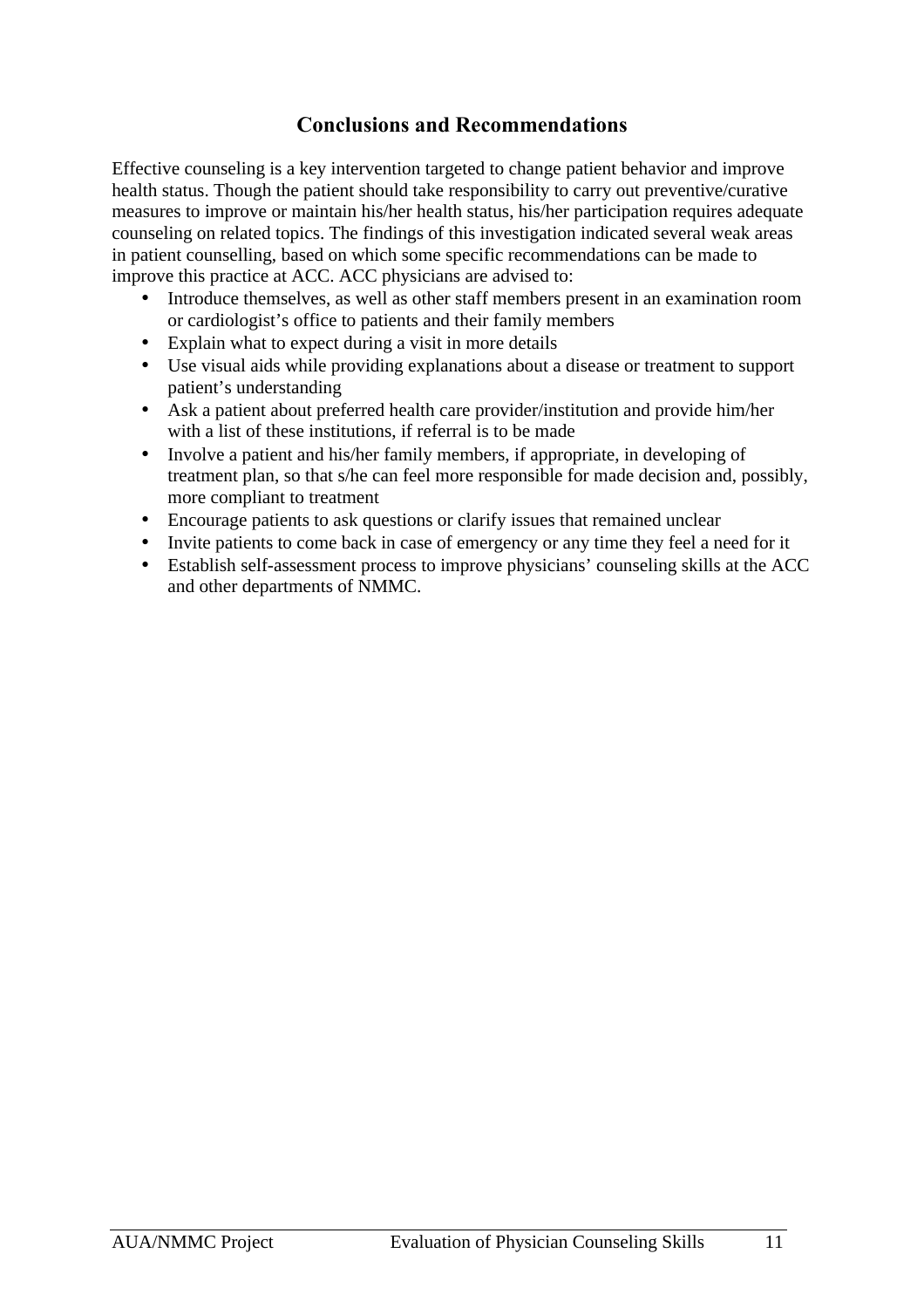## **References**

- 1. Brownell KD, Kramer FM. Behavioral management of obesity. Med Clin North Am 1989;73:185-201.
- 2. King AC, Blair SN, Bild DE, et al. Determinants of physical activity and interventions in adults. J Med Sci Sports Exerc 1988;24:S221-S236.
- 3. King AC, Martin JE. Exercise adherence and maintenance. In: Paiter P, ed. Resource manual for guidelines and exercising testing and prescription.  $2<sup>nd</sup>$  ed. Philadelphia: American College of Sports Medicine 1988;93:443-454.
- 4. Guide to clinical preventive services. Introduction.  $2<sup>nd</sup>$  ed. http://cpmcnet.columbia.edu/texts/gcps/gspc0009.html (30.07.03).
- 5. Bandura A. Social foundations of thoughts and action: a social cognitive theory. Englewood Cliffs, NJ: Prentice-Hall, 1986.
- 6. Daltroy LH, Katz JN, Liang MH. Doctor-patient communications and adherence to arthritis treatments. Arthritis Crae Res 1992;5:S19.
- 7. Yeritsyan N. Impact of enhanced patient education program among surgical coronary artery disease patients at Nork Marash Medical Center. Mater's degree thesis project. Yerevan, Armenia (unpublished).
- 8. Goble AJ, Worcester MUC. Best practice guidelines for cardiac rehabilitation and secondary prevention. Heart Disease Research Center, Australia: Department of Human Services Victoria, 1999.
- 9. Cardiac rehabilitation. Overview. http://www.saintjosephdenver.org/cardiacrehab/cardiac\_rehab.htm (9/12/01).
- 10. Check your counseling skills, Population Reports, Series J, Number 48. http://www.jhuccp. org/pr/j48/skills.shtml (30/07/03)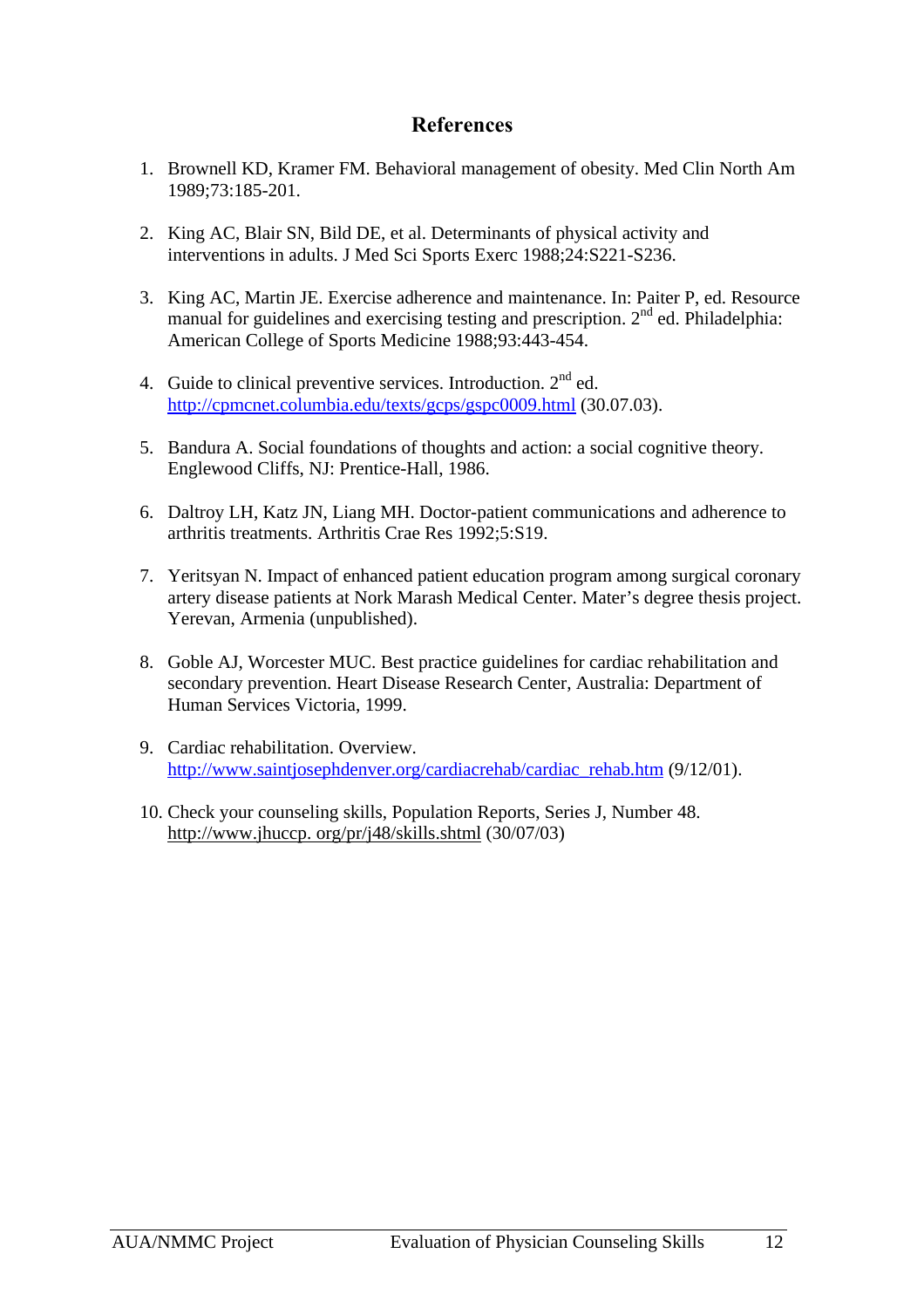# **Appendix 1: Checklist for Physician Counseling Skills**

|                  | Date:                                                                                                                                                       |                |             |     |                       |                                                                                                                                              |                |   |     |
|------------------|-------------------------------------------------------------------------------------------------------------------------------------------------------------|----------------|-------------|-----|-----------------------|----------------------------------------------------------------------------------------------------------------------------------------------|----------------|---|-----|
|                  | Cardiologist:                                                                                                                                               |                |             |     |                       | Visit starts:<br>$\frac{V\text{isit starts:}}{V \cdot N}$ Visit ends: $\frac{V\text{isit ends:}}{V \cdot N}$ Observation: $\bullet$ Complete | • Incomplete   |   |     |
|                  | <i>Patient visit:</i> • <i>Primary</i> • <i>Follow-up</i><br>Emergency visit: $\bullet$ Y<br>Patient Gender: $\bullet$ Male $\bullet$ Female<br>$\bullet N$ |                |             |     |                       | Scheduled: $\bullet Y$<br>$\bullet N$                                                                                                        |                |   |     |
|                  |                                                                                                                                                             |                |             |     |                       | Patient age: ________                                                                                                                        |                |   |     |
|                  | Diagnosis: • IHD • CHD/AHD                                                                                                                                  | • Hypertension |             |     | • Arrhythmia • Others |                                                                                                                                              | • Normal Study |   |     |
| #                | Item                                                                                                                                                        | Y              | $\mathbf N$ | N/A | #                     | Item                                                                                                                                         | Y              | N | N/A |
| 1.               | Welcomes a client on arrival                                                                                                                                |                |             |     | 19.                   | Asks about change in patient's condition                                                                                                     |                |   |     |
| 2.               | Comfortable/private place                                                                                                                                   |                |             |     | 20.                   | Explains reasons of referral                                                                                                                 |                |   |     |
| $\overline{3}$ . | Offers a sit                                                                                                                                                |                |             |     | 21.                   | Explains what will be performed at a referred<br>institution                                                                                 |                |   |     |
| 4.               | Introduces him/herself                                                                                                                                      |                |             |     | 22.                   | Asks about preferred providers/institutions                                                                                                  |                |   |     |
| 5.               | Introduces another staff                                                                                                                                    |                |             |     | 23.                   | Provides a list of possible providers/institutions                                                                                           |                |   |     |
| 6.               | Explains what to expect during the visit                                                                                                                    |                |             |     | 24.                   | Talks about reasons for recommended treatment                                                                                                |                |   |     |
| $\overline{7}$ . | Smiles to a patient & relatives                                                                                                                             |                |             |     | 25.                   | Discuss alternative/complementary treatment                                                                                                  |                |   |     |
| 8.               | Addresses a patient in a polite/friendly way                                                                                                                |                |             |     | 26.                   | Involves a patient in development treatment                                                                                                  |                |   |     |
| 9.               | Asks about reasons of arrival                                                                                                                               |                |             |     | 27.                   | Suggests time to think about treatment                                                                                                       |                |   |     |
| 10.              | Asks open-ended questions                                                                                                                                   |                |             |     | 28.                   | Reviews the treatment plan                                                                                                                   |                |   |     |
| 11.              | Facilitates a patient expressing his feeling                                                                                                                |                |             |     | 29.                   | Gets patient's commitment to follow treatment                                                                                                |                |   |     |
| 12.              | Avoids criticism on patient's thoughts                                                                                                                      |                |             |     | 30.                   | Discusses duration of treatment and follow-up                                                                                                |                |   |     |
| 13.              | Communicates effectively though it is rather<br>difficult                                                                                                   |                |             |     | 31.                   | Informs about discounts for surgery                                                                                                          |                |   |     |
| 14.              | Interrupts encounter                                                                                                                                        |                |             |     | 32.                   | Informs what to expect as condition gets<br>better/worse                                                                                     |                |   |     |
| 15.              | Explains the essence (flow) of disease                                                                                                                      |                |             |     | 33.                   | Asks about questions/concerns                                                                                                                |                |   |     |
| 16.              | Explains used terms                                                                                                                                         |                |             |     | 34.                   | Summarizes the important issues discussed                                                                                                    |                |   |     |
| 17.              | Uses visual aids                                                                                                                                            |                |             |     | 35.                   | Invites to come back in case of emergency, etc                                                                                               |                |   |     |
| 18.              | Provides educational materials                                                                                                                              |                |             |     | 36.                   | Plans the next visit                                                                                                                         |                |   |     |